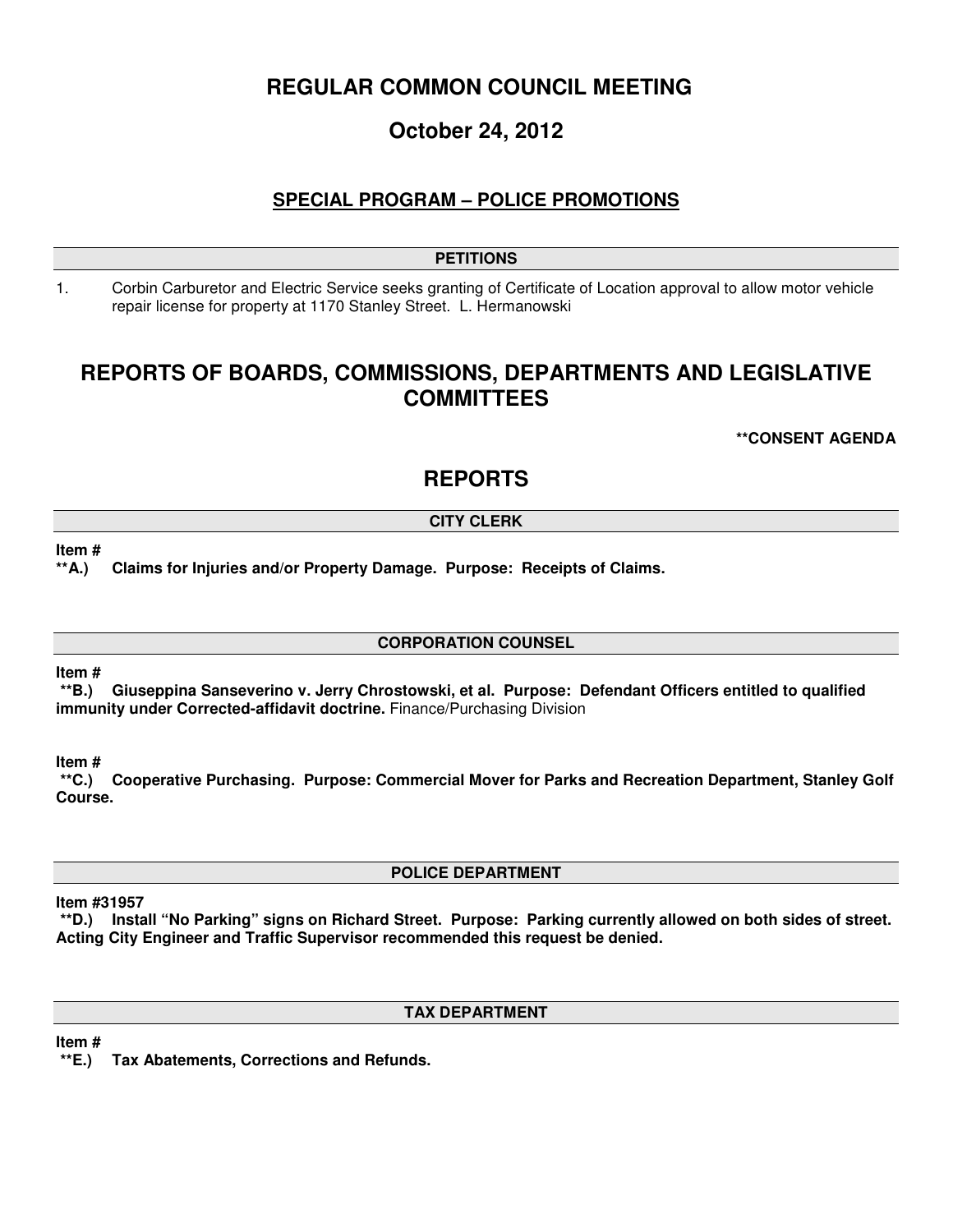# **ITEMS BACK FROM COMMITTEE**

### **CONSOLIDATED COMMITTEE**

**Item #32043** 

**\*\*F.) Authorization for siting/leasing of a communications tower. Purpose: Adjacent to Stanley Golf Course Maintenance Facility.** 

**Item #32046** 

**\*\*G.) Code of Ordinances, Article XV, Division 7, Section 2-872. Purpose: Qualifications;salary; Chief of Police" be amended regarding Update pay schedule for position of Chief of Police.** 

**Item #32063** 

**\*\*H.) Section 15-76 of the Code of Ordinances be amended. Purpose: Towing and immobilization of motor vehicles against which there are outstanding parking citations.** 

# **RESOLUTIONS RETURNED FROM COMMITTEE**

**Item #32043-1** 

**1.) Authorization for siting/leasing of a communications tower. Purpose: Adjacent to Stanley Golf Course Maintenance Facility. S. Bielinski** 

**Item #32046-1** 

**2.) Code of Ordinances, Article XV, Division 7, Section 2-872 be amended. Purpose: Qualifications; salary; Chief of Police to update pay schedule for position of Chief of Police. S. Bielinski, C. Carlozzi, Jr.** 

**Item #32063-1** 

**3.) Section 15-76 of the Code of Ordinances be amended. Purpose: Towing and immobilization of motor vehicles against which there are outstanding parking citations. M. Trueworthy** 

## **NEW RESOLUTIONS**

**Item #** 

**4.) Budget Appropriation – Health Department. Purpose: Upgrade preparedness for response to Bioterrorism, other outbreaks of infectious disease and other public health emergencies. A. Platosz, D. DeFronzo**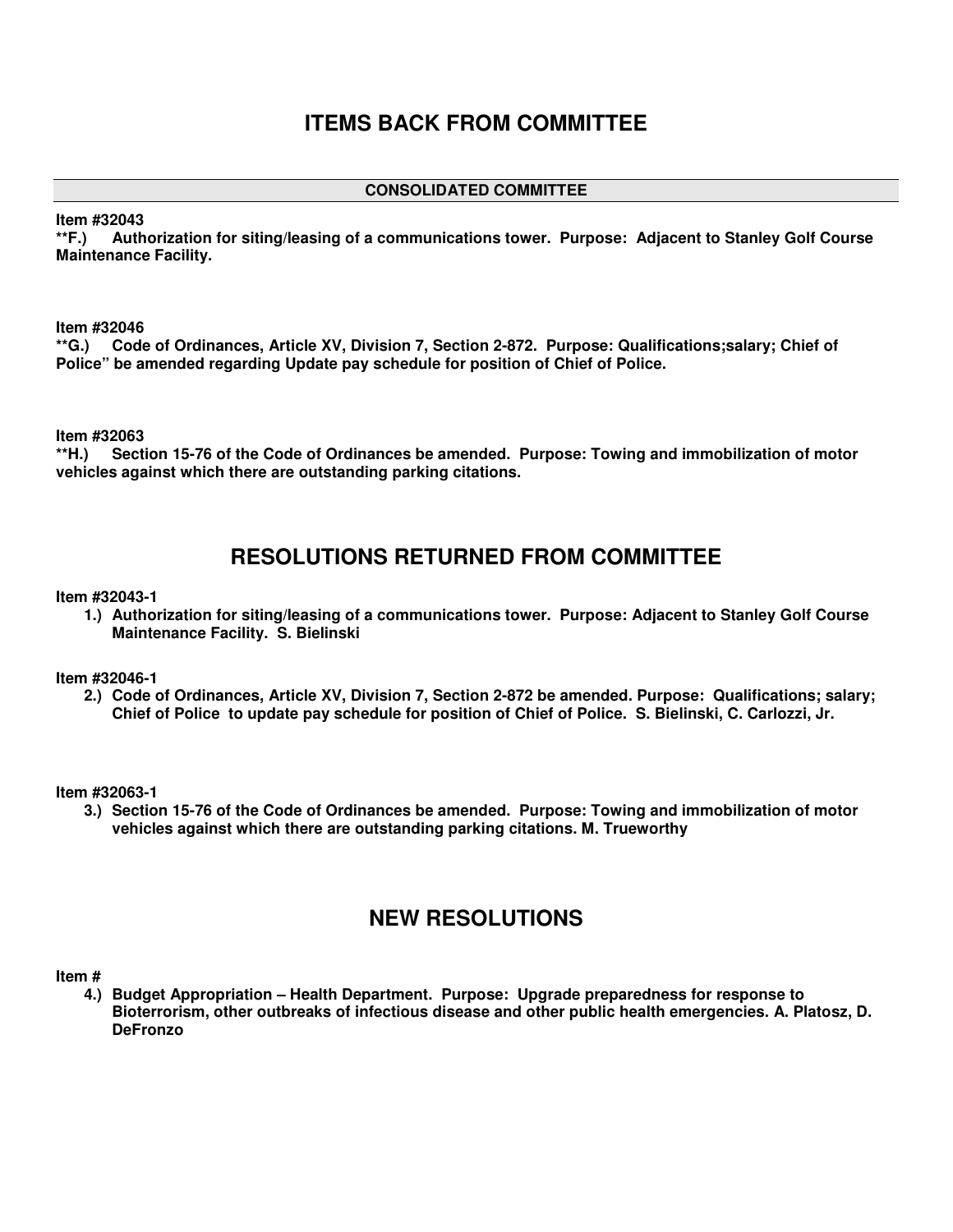### **Item #**

**5.) Amendment to 2012 Consolidated Plan. Purpose: Transfer of funds to Badolato Garage Security Cameras Project. C. Carlozzi, Jr., L. Hermanowski, E. Magnuszewski** 

### **Item #**

**6.) Special Revenue Fund. Purpose: Adolescent System Capacity Assessment Tool Grant. A. Platosz, D. DeFronzo** 

### **Item #**

**7.) Authorization to sign Project Grant Agreement. Purpose: Brookside Road Bridge over Willow Brook, Bridge No. 088012. T. Collins, E. Magnuszewski, C. Carlozzi, Jr., W. Pabon, E. Sanchez** 

### **Item #**

**8.) Annual Breakfast/Assembly to commemorate the life and legacy of Dr. Martin Luther King, Jr. Purpose: Solicit and receive contributions. T. Collins, R.Sheen Brown**

### **Item #**

**9.) Local 222, CILU/CIPU, CILU #25 – Telecommunicators. Purpose: Approval of Agreement between the City of New Britain and Local 222. S. Bielinski** 

### **Item #**

**10.) Polamer Precision and City of New Britain proposed entering into a Tax Assessment Modification Agreement. Purpose: Provide partial abatement of real estate property taxes by fixing the assessment. M. Trueworthy, by request**